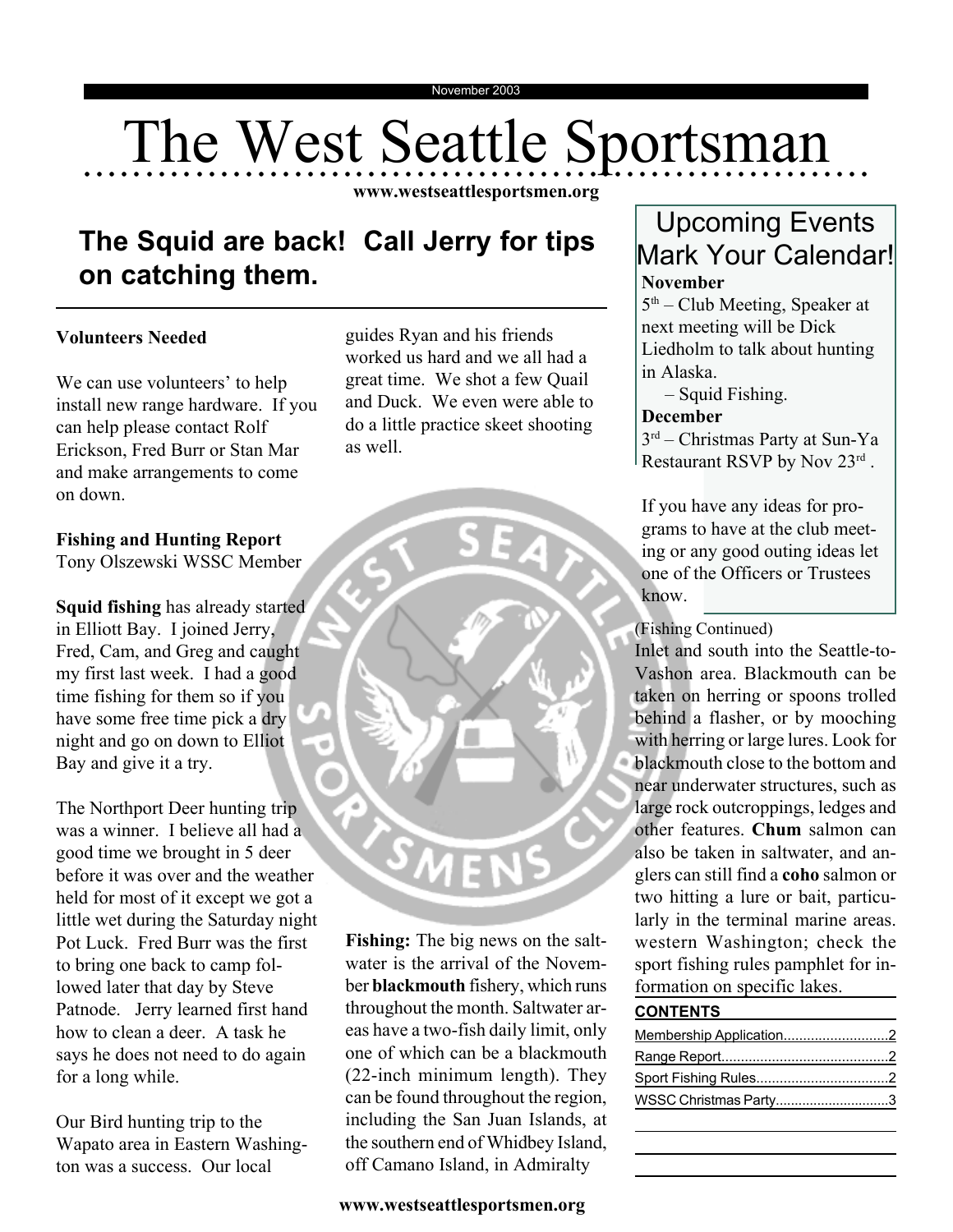#### **RANGE REPORT**

**October 22, 2003**

As of today, September 17, all the backstops are installed and the target carriers are working. The ducting on the range side has been completely installed. All that is left to do is install the ducting in the back room, but this is a challenge and will take several more weeks. We have made progress past the air filter box, but getting parts has been slow.

Our first match is an air pistol match on the second Saturday of October. There were six shooters. The next match is the second Saturday in November.

#### **WDFW taking public comment on 2004-05 sport fishing rules package**

OLYMPIA - A package of proposed sportfishing rules for the 2004-05 fishing season is available for public comment. The proposed rules, which govern the recreational harvest of game fish, food fish and shellfish, will be the focus of a public hearing before the Washington Fish and Wildlife Commission during the commission's December 5 and 6 meeting at Fort Worden State Park in Port Townsend. The commission is scheduled to vote on adoption or modification of the rules package at its February 6-7 meeting in Room 172 of the Natural Resources Building in Olympia. (Continued on page 4.)



The West Seattle Sportsmen's Club was founded in 1934 by a group of fourteen men who had the foresight to see that sportsmen, in a united group, would present views, be better heard and achieve goals that were not possible when action as unorganized individuals. The ambitions of these charter members, who strove for the propagation of wildlife and habitat as well as the conservation of all our natural resources, has proven prophetic, for today multitudes of individuals and sporting groups are carrying on the job of conserving the remaining outdoor assets of natural America. The West Seattle Sportsmen's Club helps lead in this fight in the state of Washington. A member has the opportunity to join others in formulating club action in achieving and maintaining these goals.

However, "all work and no play" is not the format of the club. Many events are spaced throughout the year to insure a member many chances to participate in sportsmen's activities. For \$25, what more could a man ask than the opportunity to go salmon fishing with a group of his friends on a charter boat, fresh water fishing with other members and their families, have a salmon bake, a clam feed, or attend a banquet especially for the ladies. But there's more - he can shoot on the club range, go rabbit hunting, and if nothing else, should get \$25 worth just by watching the kids of the community have a real ball at the Kid's Fishing Derby. To sum it all up, a guy gets at least a hundred dollars worth of fun out of a year's membership.

| MEMBERSHIP APPLICATION<br><b>WEST SEATTLE SPORTSMEN'S CLUB</b>                                                                                                                                                                                                                                                    |  |  |  |  |  |  |
|-------------------------------------------------------------------------------------------------------------------------------------------------------------------------------------------------------------------------------------------------------------------------------------------------------------------|--|--|--|--|--|--|
| Date                                                                                                                                                                                                                                                                                                              |  |  |  |  |  |  |
| I, washington, being interested in the propagation and conservation of game birds, game animals,                                                                                                                                                                                                                  |  |  |  |  |  |  |
|                                                                                                                                                                                                                                                                                                                   |  |  |  |  |  |  |
| and fish in the State of Washington, do hereby apply for membership in the WEST                                                                                                                                                                                                                                   |  |  |  |  |  |  |
| SEATTLE SPORTSMEN'S CLUB and tender herewith the sum of \$ in                                                                                                                                                                                                                                                     |  |  |  |  |  |  |
| payment of one year's dues.                                                                                                                                                                                                                                                                                       |  |  |  |  |  |  |
| "I solemnly swear that I will abide by the Constitution and By-Laws of the West<br>Seattle Sportsmen's Club and help in its up-building and I will not willfully disobey<br>the Game Laws wherever I fish or hunt. I will always be a true sportsman both in<br>the field and to my brother members at all times. |  |  |  |  |  |  |
| Signed                                                                                                                                                                                                                                                                                                            |  |  |  |  |  |  |
| Street Address                                                                                                                                                                                                                                                                                                    |  |  |  |  |  |  |
| $City$ $Zip$                                                                                                                                                                                                                                                                                                      |  |  |  |  |  |  |
|                                                                                                                                                                                                                                                                                                                   |  |  |  |  |  |  |
| Recommended by                                                                                                                                                                                                                                                                                                    |  |  |  |  |  |  |
|                                                                                                                                                                                                                                                                                                                   |  |  |  |  |  |  |

**2**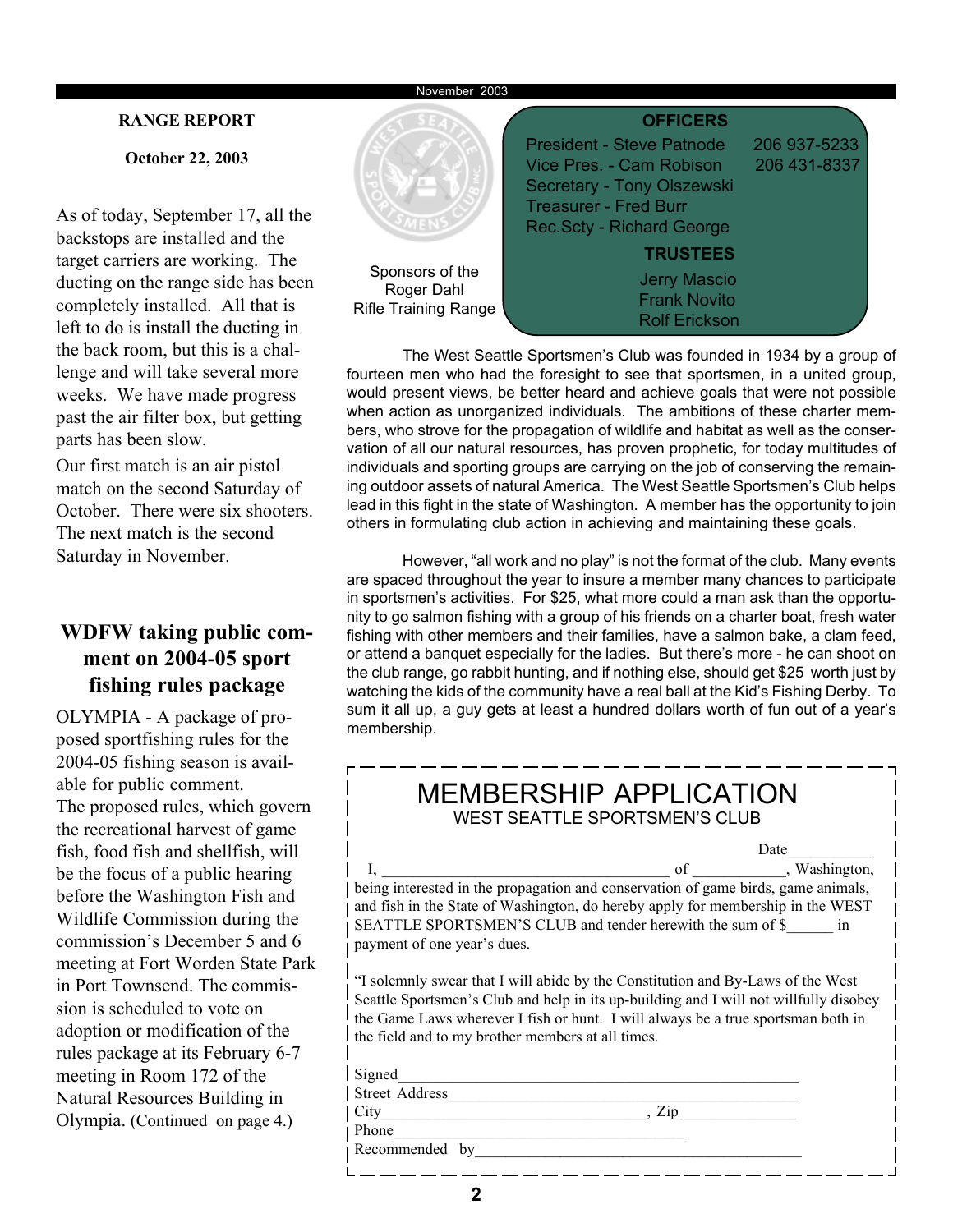

## West Seattle Sportsmen's Club Christmas Party

Dec. 3, 2003 Sun-Ya Restaurant  $605-7$ <sup>th</sup> South Seattle

Same place as last year. Cost will be the same. \$20 **per** person. This includes 1 (one) drink!

Please pre-pay in envelope provided or mail to: P O Box 16258 Sea WA 98116. We are charged for no-shows. This year we are trying something different. A \$5 gift exchange. (Only those who bring a gift will be able to participate in the exchange.) R.S.V.P a **must** by Nov. 25, 2003

Please call Roz Mascio at (206) 937-3614 if you have any questions.